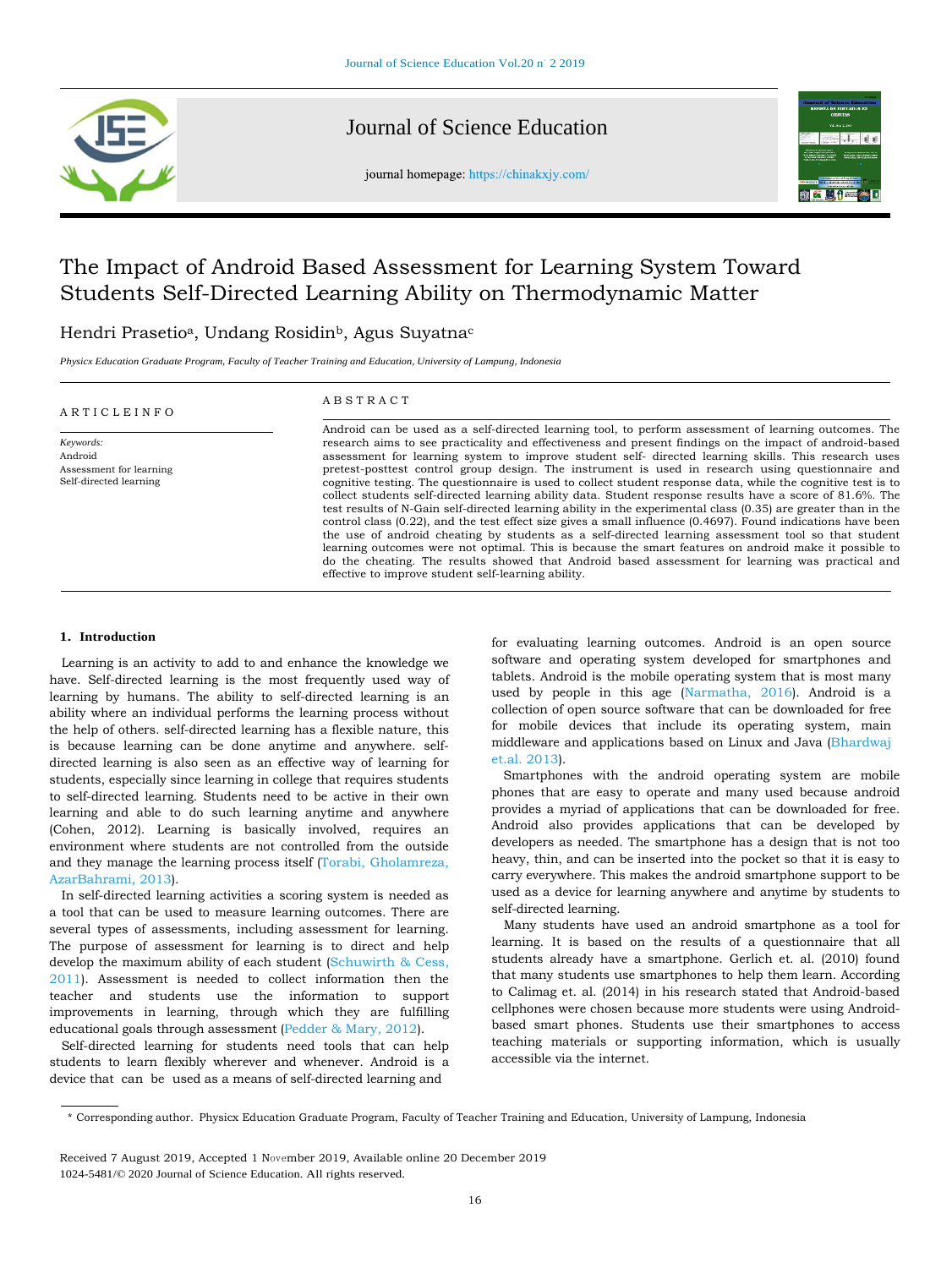According to the research results of Martono and Nurhayati (2014) that 95% of students using android-based mobile learning were happy to use the learning application and only 5% of students were users who were not happy with the learning application. So that the use of android-based mobile learning applications can make the learning process more flexible. Machmud (2018) in his research found that students as research participants showed a positive perspective on smartphone use in schools. They argue that it can help them learn both at home and at school. The use of smartphones can also motivate them to self-directed learning. The purpose of this study is to find out the practicality and effectiveness of learning using an independent Androidbased assessment system for learning.

### **2. Methods**

This assessment uses the experimental method with pretestposttest control group design (Sugiyono, 2015: 112). The form of research design is shown in Table 1. **Tabel 1**

#### Pretest-Posttest Control Group Design

| Class      | Pretest        | Treatment      | Posttest       |
|------------|----------------|----------------|----------------|
| Eksperimen | O <sub>1</sub> | X <sub>1</sub> | O <sub>2</sub> |
| Kontrol    | O <sub>3</sub> | X <sub>2</sub> | O <sub>4</sub> |

Keterangan:

X1 : Treatment of learning using assesment for learning based android

X2 : Treatment of learning not using assesment for learning berbasis android

The sampling technique used purposive sampling technique, the school was chosen based on the researchers' considerations regarding the location and quality of the school. Sample research to get practical data involving 30 senior high school students to fill out questionnaires. The product trial in this study involved 60 of 11-grade senior high school students Science in South Lampung, of which 30 students self-directed learning using development products in the form of an Android-based assessment for learning system and as a comparison 30 students self-directed learning did not use development products.

#### *2.1. Research instrument*

The research instrument used a questionnaire that was used to collect data on practicality analysis of android usage. As well as 10 essay-shaped questions are used to see students' self-directed learning outcomes.

#### *2.2. Data analysis*

Practicality is determined by students' responses to the androidbased assessment for learning system used. The questionnaire results are calculated by the average score then interpreting the average score using interpretations based on Purwanto (2009) in Table 2. **Table 2**

#### Practical categories

| Practical Score (%) | Criteria            |
|---------------------|---------------------|
| $86 - 100$          | Very practical      |
| $76 - 85$           | Practical           |
| $60 - 75$           | Practical enough    |
| $55 - 59$           | Less practical      |
| 54                  | Very Less Practical |

The effectiveness of android-based assessment for learning systems to systems to improve students' self-directed learning abilities using analysis of average gain scores is then interpreted using classification according to Mudrikah (2016) as in Table 3.

**Table 3** Classification N-gain

| Classification   |
|------------------|
| Tinggi<br>Sedang |
| Rendah           |
|                  |

reference source : Mudrikah (2016)

Data analysis was also supported by the effect size test and ttest consisting of paired sample t-test to determine the increase in the value of the pre-test and post-test in the experimental class and the independent sample t-test to determine the difference in the average post-test test in the experimental class and the control class.

# **3. Results**

The product practicality of the android-based assessment for learning system is obtained based on the results of the questionnaire on the use of products as a result of development in learning. Observations regarding students' responses to the practicality of product development involved 30 students who were given a questionnaire to assess the practicality of the product during use. The results of student responses to the practicality in using the product for android-based assessment for learning systems can be seen in Table 4.

### **Table 4**

Practicality of using android-based assessment for learning systems

| Aspect        | Persentase | Criteria  |
|---------------|------------|-----------|
| Effective     | 80,84 %    | Practical |
| Interactive   | 80%        | Practical |
| Efficient     | 84,58 %    | Practical |
| Self-directed | 81 %       | Practical |
| Average       | 81,6%      | Practical |

Based on the data in Table 4, it is known that students' responses to practicality in the use of products resulting from development in self-directed learning activities gained an average of 81.6% in the "Practical" category. This is based on the assessment of aspects of effective, interactive, efficient, and selfdirected in the use of android-based assessment for learning systems. Android-based assessment for learning system development results received an assessment in the practical category due to its easy operation, students feel comfortable in self-directed learning because students are able to work on practice questions wherever and whenever and re-evaluate the results of the work based on the feedback provided. This is as revealed in the research of Ketheeswaran & Mukunthan (2016) that with smartphones students gain freedom in the learning environment. The results of this study are in line with the research of Anshari et al. (2017) in his research which found that students use smartphones as learning aids for many reasons such as giving them comfort, portability, a comprehensive learning experience, multi-source and multitasking, and environmentally friendly.

The product effectiveness of the android-based assessment for learning system is reviewed based on student learning outcomes in the experimental class and the control class which can be seen by comparing the pre-test and post-test values in both classes. The value of the N-Gain test results in the experimental class and control class can be seen in Table 5. **Tabel 5**

The value of the N-Gain test results

|                     | N-gain Average | Criteria |
|---------------------|----------------|----------|
| Experimental class  | 0,35           | Medium   |
| control class<br>On | 0.22           | Low      |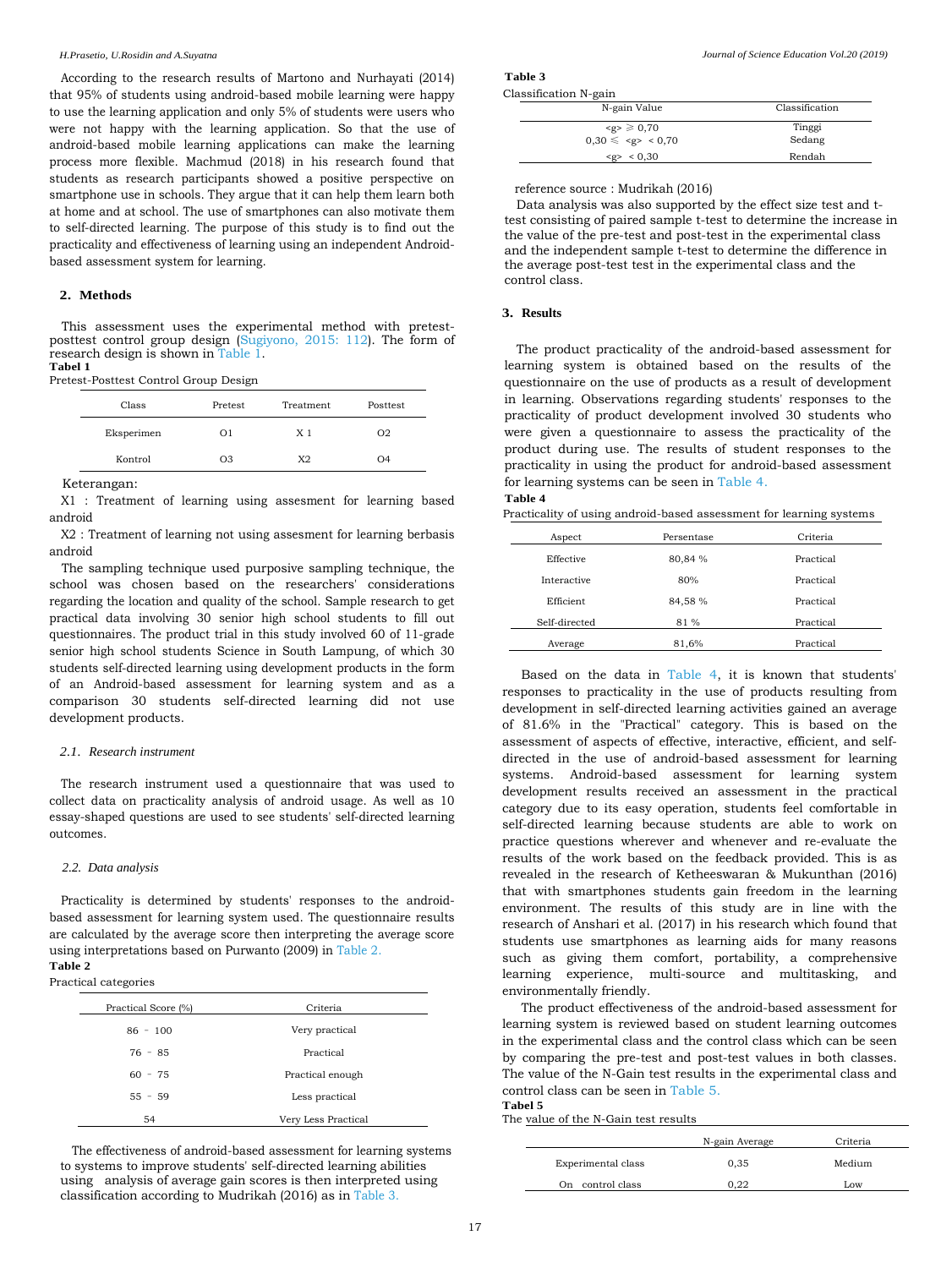Based on Table 5. it can be seen that the results obtained by ngain in the experimental class amounted to 0.35 so that it can be concluded that the increase in the ability of independent learning students in the criteria is being.

Hypothesis testing of paired data using paired samples t-test gives the final result in the form of SPSS output which shows the significance values summarized in Table 6.

# **Table 6**

| Paired Sample T-Test Test Results between pre test and post test |                                           |                                  |                       |                                                 |                        |  |    |                |
|------------------------------------------------------------------|-------------------------------------------|----------------------------------|-----------------------|-------------------------------------------------|------------------------|--|----|----------------|
|                                                                  | Paired Samples Test<br>Paired Differences |                                  |                       |                                                 |                        |  |    |                |
|                                                                  | Mean                                      | Std.<br>Deviati<br><sub>on</sub> | Std.<br>Error<br>Mean | 95% Confidence<br>Interval of the<br>Difference |                        |  | df | Sig.<br>$(2 -$ |
|                                                                  |                                           |                                  |                       | Lower                                           | Upper                  |  |    | tailed)        |
| Pretest<br>Posttest                                              | $-29.500$                                 | 10,855                           |                       | 1,9819 - 33,553                                 | $-25,446$ $-14,884$ 29 |  |    | 0.000          |

The statistical hypothesis test results on the testing of students' independent learning abilities obtained a significance value of 0,000 <0,05, it can be concluded that H0 is rejected and H1 is accepted which means that there are differences in students' independent learning abilities measured using the results of students' pretest and posttest.

The effect size test results using the Cohen calculator on http://www.uccs.edu/~lbecker/, the results shown in Figure 1 are obtained.





An effect size of 0.4697 was obtained and interpreted based on Cohen's criteria with small effects. So it can be concluded that the use of an Android-based assessment for learning system has little effect on students' self-directed learning abilities.

The Independent Sample T-Test gives the final results in the form of SPSS output which shows the significance values seen in Table 7.

The results of the statistical hypothesis test obtained the Sig. (2-tailed) of 0,000 <0,05; this shows that H0 is rejected and H1 is accepted so it can be concluded that there is a significant difference in the average independent learning ability of the experimental class and the control class.

# **4.Finding**

Based on the results of the pre-test and post-test stated with n-gain, the average n-gain difference is not too large in the experimental class (0.35) and the control class (0.22). Besides that, the effect size test shows the effect of using android-based assessment for learning on the ability to self-directed learning that the effect size of 0.4697 on Cohen's criteria has an effect with small effects. The results of statistical tests that have been carried out obtain unsatisfactory results, this shows that the product assessment system for Android-based learning still needs to be improved again but researchers find interesting

things that cause the influence of the use of products to have an effect with small effects.

In the e-mail the report on the student's independent learning outcomes has been completed with data in the form of a user name, e-mail address, class, user score, maximum score, passing score, quiz time, and the results of answers. From the results of the e-mail report received, it was shown that the average time used by students to do android-based assessment for learning was less than 3 minutes. This is very unnatural even though students are looking for answers on the internet or asking for help from friends will take more than 10 minutes to find answers to all the questions.

This finding was very surprising to the researchers because before the use of an Android-based assessment for learning system, rules had been agreed so that students worked on it independently and without asking for help from others. This is in line with Ansari et.al. (2017) which states that to avoid disruption in using a smartphone in the classroom environment, the right rules for using a smartphone in the classroom must be established before teaching, and students must comply with these rules. Barrs (2011) in his research, recommended that detailed guidance and an explanation of how to use a smartphone correctly in classroom settings is very important for meaningful learning.

In the Android-based assessment for learning products instructions have been given if students do not provide the right answers, so they can work on and find the right answers when working on the quiz. Screenshot of e-mail the results of student self-directed reports can be seen in Figure 2.

With this finding, it is possible for students to violate the regulations on the use of Android smartphones that have been agreed upon so that the influence of the use of Android-based assessment products for learning is not too large and makes the product effectiveness of learning outcomes not optimal.

## **5.Conclusion**

Based on the description in the results of the research and findings it can be concluded that the Android-based assessment for learning system to improve self-directed learning ability, 1) can be seen practically from the results of student responses to the use of android-based assessment for learning systems, 2) quite effective in improving students self-directed learning ability are seen from the significant differences in the average self-directed learning ability of the experimental class and the control class. To prevent violations of established rules, there needs to be a warning system and students' self-awareness to be honest.

**Table7**Independent Test Results Sample T-Test values between the experimental class and the control class

|      |                                | Levene's Test for<br>Equality of<br>Variances |       | t-test for Equality of Means |        |                        |                    |
|------|--------------------------------|-----------------------------------------------|-------|------------------------------|--------|------------------------|--------------------|
|      |                                | F                                             | Sig.  | t                            | df     | Sig. $(2 -$<br>tailed) | Mean<br>Difference |
| N-   | Equal variances<br>assumed     | 0.028                                         | 0.868 | 3,981                        | 58     | 0.000                  | 0,12767            |
| Gain | Equal variances not<br>assumed |                                               |       | 3,981                        | 57,993 | 0.000                  | 0,12767            |